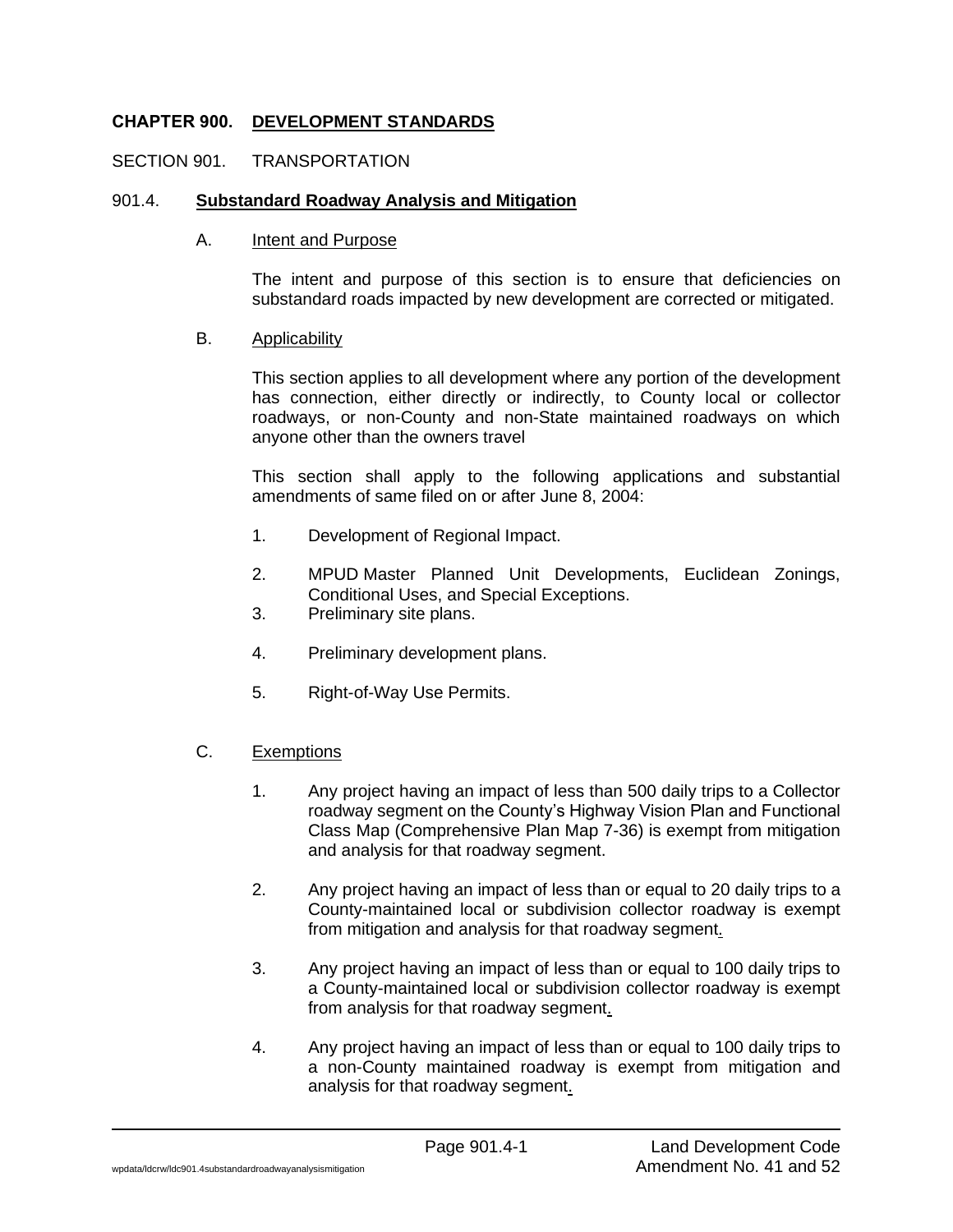- 5. Unless specifically required by the County Administrator or designee or Board of County Commissioners, no analysis or mitigation shall be required for roadways that lie beyond the first standard collector roadway segment accessed by the project.
- D. Analysis
	- 1. If applicable under Section 901.4.B and not otherwise exempt under Section 901.4.C, the following analysis requirements shall apply:
		- a. When a substandard road analysis has been submitted as part of the application for an MPUD or DRI a second substandard road analysis shall not be required as part of a subsequent development application. However, should the County determine that roadway pavement conditions (to a public roadway previously identified in the initial substandard road analysis and for which no conditions of approval have been approved to bring such road to standard) have changed, it reserves the right to require an updated substandard roadway analysis.

A required Substandard Roadway Analysis may be waived by the County Administrator or Designee if:

- (1) The County agrees that all roads to be accessed, as required by this Code, meet the minimum standards of this section; or
- (2) The applicant agrees to improve the roads accessed to comply with the minimum standards of this section as determined by the County.
- 2. Procedural Requirements
	- a. Methodology

Prior to undertaking a Substandard Roadway Analysis, the applicant shall prepare a written methodology statement that includes the following items and submit it for review with the appropriate review fee.

- (1) Location of development (illustrated on a map).
- (2) Proposed land uses and size.
- (3) Net external estimated daily traffic generation. If trip generation data for a specific land use is not available, then the latest version of the *Institute of Traffic*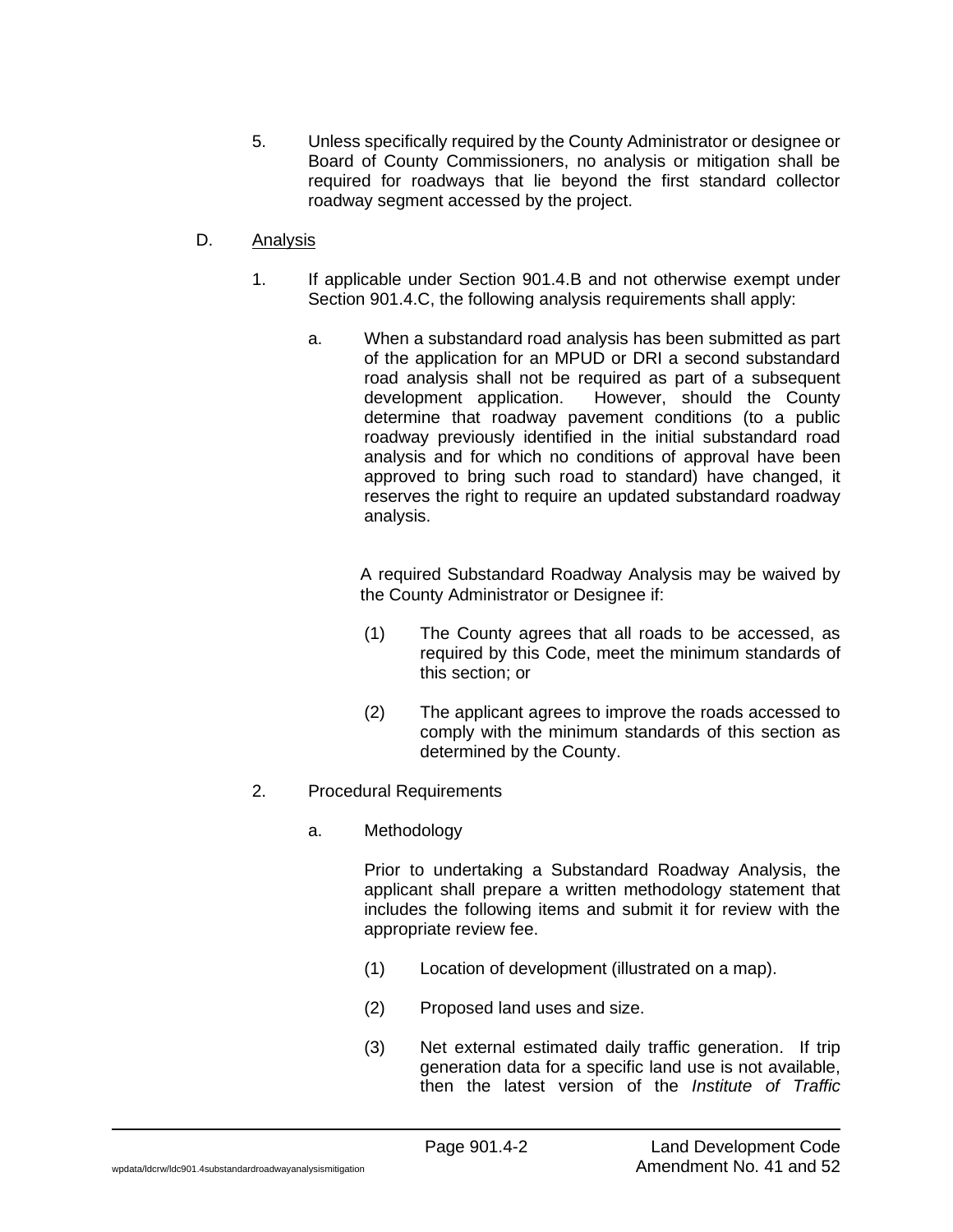*Engineers (ITE) Trip Generation Manual* shall be used or other trip generation estimates as mutually agreed to by the applicant and the County Administrator or Designee. Trip generation estimates shall include separate estimates for interim trip generating uses.

Mining and Land Excavation, even as an interim use, is presumed to be a separate and distinct mining land use requiring separate trip generation estimates.

(4) Internal Capture

Internal capture estimates shall be based on the ITE acceptable methodologies. In no case will an internal capture of more than twenty (20) percent be acceptable unless the County accepts a higher internal capture percentage based on verifiable documentation; e.g., field studies of comparable sites.

(5) Passerby Capture

If passerby data for a specific land use is not available, then the latest version of the *ITE Trip Generation Manual* shall be used, or other data as mutually agreed to by the applicant and the County Administrator or Designee. In no event shall the total passerby trips entering and exiting a site exceed the (10) percent of the total background traffic on the adjacent roadway.

- (6) Estimated distribution and assignment of daily traffic.
- (7) Indication of proposed, potentially substandard roads to be reviewed.

The County Administrator or Designee will review and comment on the acceptability of the proposed methodology.

b. Analysis Requirements

The substandard roadway assessment is not intended to be a topographic survey of the impacted roadways, but rather a "windshield survey," supplemented with appropriate field measurements and "ground observations" when potentially substandard conditions are observed.

### E. Submittal Information

1. The Substandard Roadway Analysis shall contain all the necessary data and assessment, and a list of any potential improvements and shall be signed and sealed by a Florida registered professional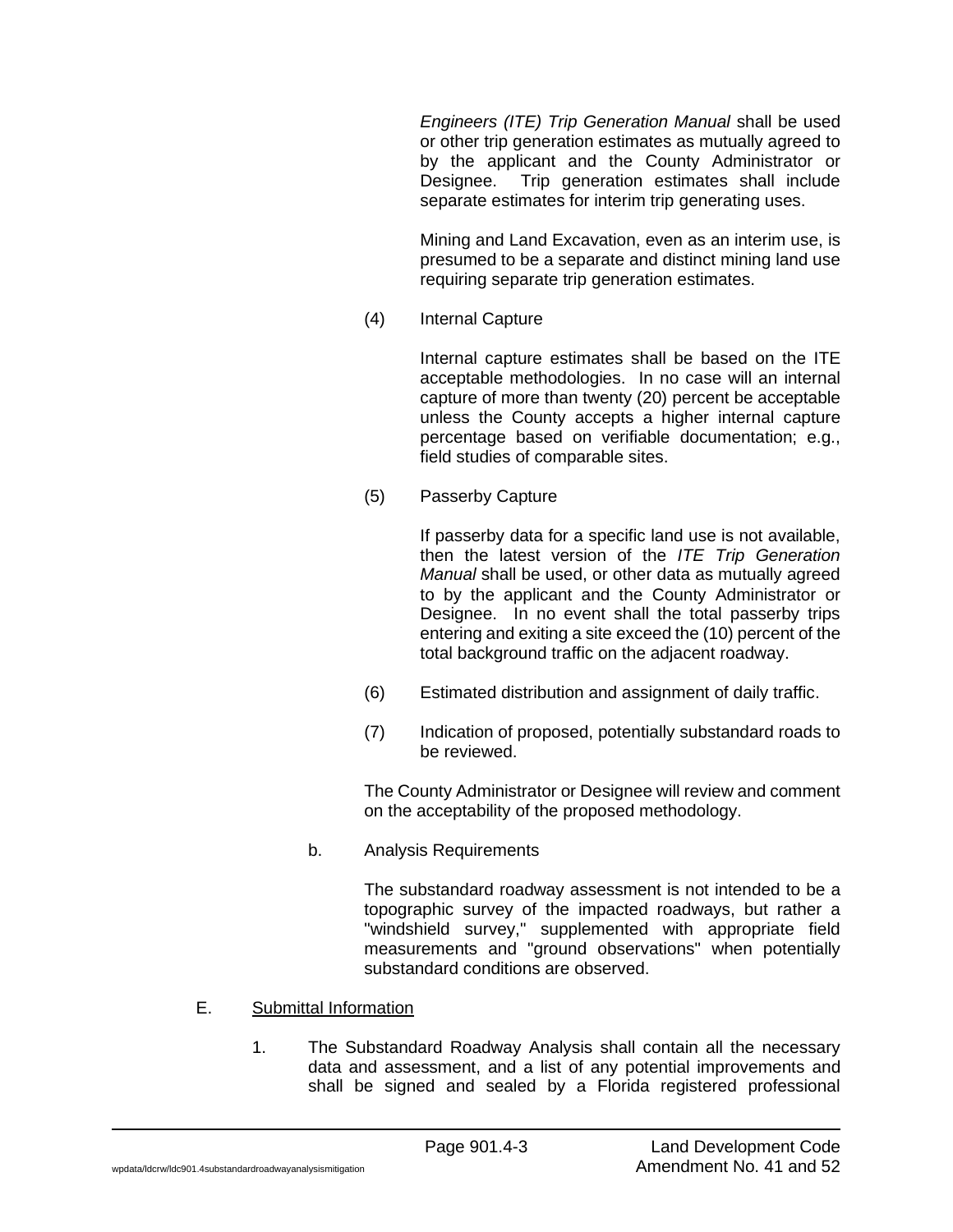engineer. The data and assessment shall be sufficient for the County Administrator or Designee 's review and approval of the substandard section of the study. The assessment shall include a statement as to whether the existing typical condition meets the standards; a general description of physical constraints that may prevent upgrading the substandard condition to a standard condition and a proposal of alternative standards, if necessary; and a detailed description of the proposed improvements and associated costs.

- 2. Lane Width and Shoulders
	- a. Data Collection: The lane and shoulder widths that represent a typical lane and shoulder width of the impacted roadways shall be field measured and reported. Extreme variations from the existing typical widths shall also be reported.
	- b. Standards: The minimum lane and shoulder widths allowed are provided below. The design year and speed as stated in the below referenced tables shall mean the build-out year of the project and posted speed limit, respectively.

### **TABLE 901.4 A**

### **Lane and Shoulder Widths—Rural Multilane**

| <b>Design Year</b><br><b>AADT</b> | Design Speed (mph) | <b>Minimum</b><br><b>Lane Width</b><br>(Feet) | Minimum<br><b>Shoulder Width</b><br>(Feet) |
|-----------------------------------|--------------------|-----------------------------------------------|--------------------------------------------|
| ALI                               |                    | 1つ                                            |                                            |

#### **TABLE 901.4 B**

### **Lane and Shoulder Widths, Two Lane Rural and Urban—Without Curb and Gutter**

| <b>Design Year</b><br><b>AADT</b> | Design Speed (mph) | <b>Minimum</b><br><b>Lane Width</b><br>(Feet) | <b>Minimum</b><br><b>Shoulder Width</b><br>(Feet) |
|-----------------------------------|--------------------|-----------------------------------------------|---------------------------------------------------|
| 1-750                             | <b>ALL</b>         | $10^{1}$                                      | $\mathsf{S}^3$                                    |
|                                   | $50$               | $111-2$                                       | $\mathsf{S}^3$                                    |
| 751-2000                          | $\geq 50$          | $12^{2}$                                      | $\mathsf{S}^3$                                    |
| >2000                             |                    | 12 <sup>2</sup>                               | Բ3                                                |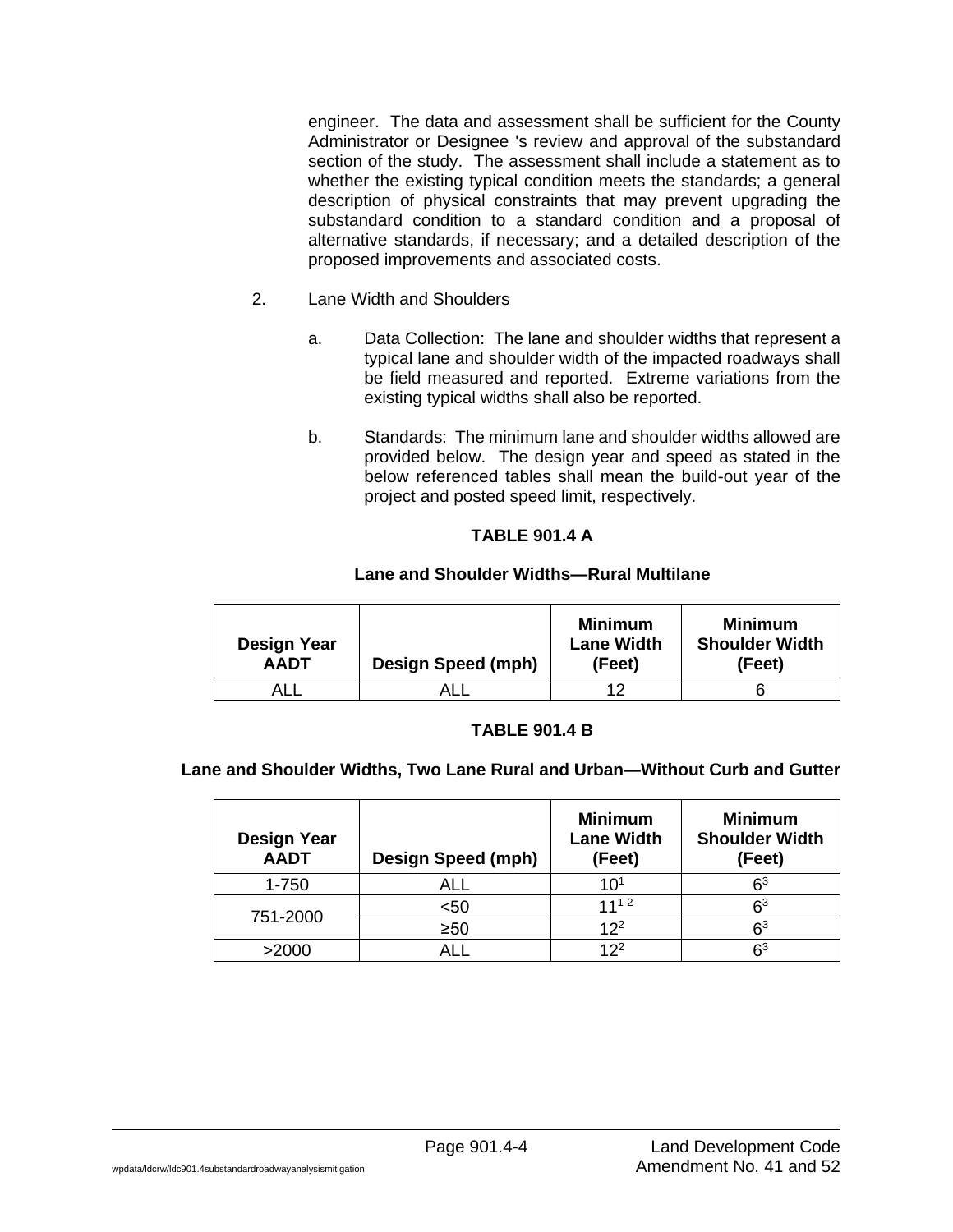$1$  For rural and urban projects without curb or gutter (regardless of traffic volume), when widening is required, a minimum lane width of eleven (11) feet is required. A minimum lane width of twelve (12) feet is required if heavy vehicles are ten (10) percent or more of the total daily driveway trips.

 $2$  May be reduced by one (1) foot if heavy vehicles are less than ten (10) percent of design year traffic and are less than ten (10) percent of the total daily driveway trips.

 $3$  The required width is eight (8) feet if heavy vehicles are ten (10) percent or more of the total daily driveway trips.

# **TABLE 901.4 C**

# **Urban Multilane or Two Lane with Curb and Gutter**

| <b>Design Year</b><br><b>AADT</b> | Design<br>Speed (mph) | <b>Minimum</b><br><b>Thru-Lane</b><br>(Feet) | <b>Minimum</b><br><b>Turn Lane</b><br>(Feet) | <b>Minimum</b><br><b>Parking Lane</b><br>(Feet) |
|-----------------------------------|-----------------------|----------------------------------------------|----------------------------------------------|-------------------------------------------------|
| ALL                               |                       | 10 <sup>1</sup>                              | Q <sup>2</sup>                               | 73                                              |
|                                   |                       |                                              |                                              |                                                 |

<sup>1</sup> For rural and urban projects without curb or gutter (regardless of traffic volume), when widening is required, a minimum lane width of eleven (11) feet is required. A minimum lane width of twelve (12) feet is required if heavy vehicles are ten (10) percent or more of the total daily driveway trips.

 $2$  May be reduced by one (1) foot if heavy vehicles are less than ten (10) percent of design year traffic and less than ten (10) percent of the total daily driveway trips.

 $3$  A minimum width of seven (7) feet, measured from the face of the curb, may be left in place. Otherwise provide eight (8) feet minimum, measured from the face of the curb.

# 3. Pavement Condition

- a. Data Collection: The thickness of the surface pavement and base and the cross slopes that represent a typical surface and base thickness, and cross slopes of the impacted roadways shall be field measured and reported. The thickness of the subbase need not be field measured unless practical. If the subbase is not measured, the thickness of the subbase can be assumed standard. In addition, any quarter-panel failures and wheel-rutting shall be noted and reported. Extreme variations from the existing typical conditions shall also be reported.
- b. Standards: The minimum structural numbers for roadways are:
	- (1) Local Streets in AG (Agricultural) and AG/R (Agricultural/Rural) Land Use Less Than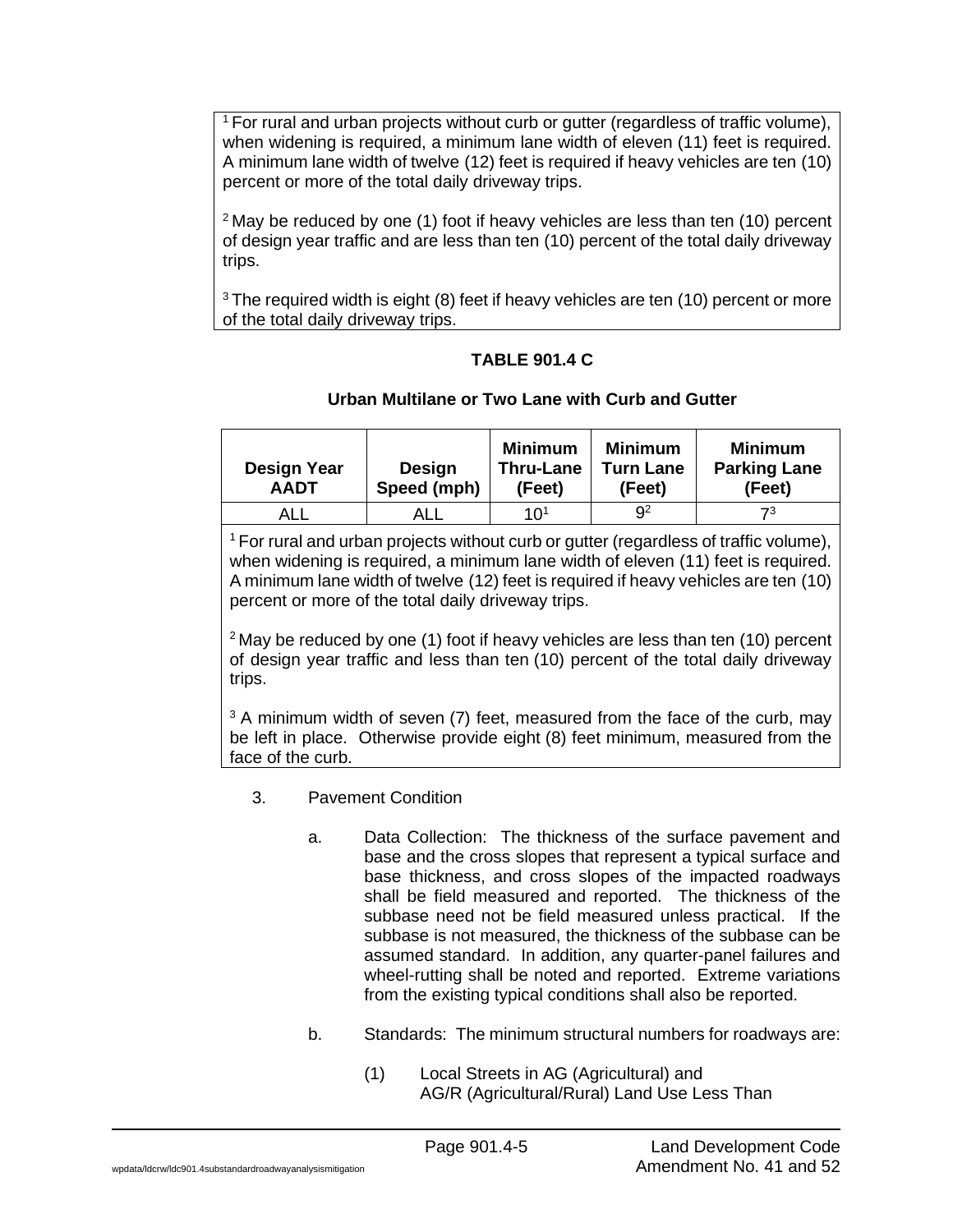| Sixteen (16) Lots and RES-1 (Residential - |      |
|--------------------------------------------|------|
| 1 du/ga) Land Use Less Than Ten (10) Lots: | 1.89 |

- (2) Local Streets: 2.19
- (3) Subdivision Collector (Type I): 3.24
- (4) Major Collector: 3.42

A minimum structural number of 4.00 is required on local and collector roadways if heavy vehicles are ten (10) percent or more of the total daily driveway trips.

Layer coefficients are provided in Tables 901.4 D and 901.4 E below:

## **TABLE 901.4 D**

### **Structural Coefficients for Different Pavement Layers**

| <b>Specification</b> | Layer              |                                   |
|----------------------|--------------------|-----------------------------------|
| <b>Section</b>       | <b>Coefficient</b> | Layer                             |
| 337                  | 0.00               | $FC-2$                            |
| 337                  | 0.22               | $FC-3$                            |
| 331                  | 0.44               | Type S                            |
| 333                  | 0.30               | Type III                          |
| 332                  | 0.20               | Type II                           |
| 280                  | 0.30               | ABC-3 (Marshall - 1,000)          |
| 280                  | 0.25               | 4ABC-2 (Marshall - 750)           |
| 280                  | 0.20               | ABC-1 (Marshall - 500)            |
| 272                  | 0.25               | Econocrete (1,100 psa)            |
| 272                  | 0.22               | Econocrete (800 psi)              |
| 270                  | 0.20               | Soil Cement (500 psi)             |
| 270                  | 0.15               | Soil Cement (300 psi)             |
| 335                  | 0.15               | SAHM (Marshall - 300)             |
| 204                  | 0.15               | Graded Aggregate (LBR-100)        |
| 250                  | 0.18               | Cemented Coquina Shell (LBR-100)  |
| 200                  | 0.18               | Limerock (LBR-100)                |
| 250                  | 0.16               | Bank Run Shell (LBR-100)          |
| 230                  | 0.12               | Limerock Stabilized (LBR-70)      |
| 240                  | 0.12               | Sand Clay (LBR-75)                |
| 260                  | 0.10               | Shell Stabilized (LBR-70)         |
| 160-3                | 0.10               | <b>Stabilized Subbase</b>         |
| 180                  | 0.08               | <b>Stabilized Subbase</b>         |
| 160-2                | 0.08               | Type B Stabilized (LBR-40)        |
| 160-2                | 0.06               | Type B Stabilized (LBR 30)        |
| 160-2                | 0.06               | <b>Type C Stabilized</b>          |
| 170                  | 0.12               | Cement Treated Subgrade (300 psi) |
| 165                  | 0.08               | <b>Lime Treated Subgrade</b>      |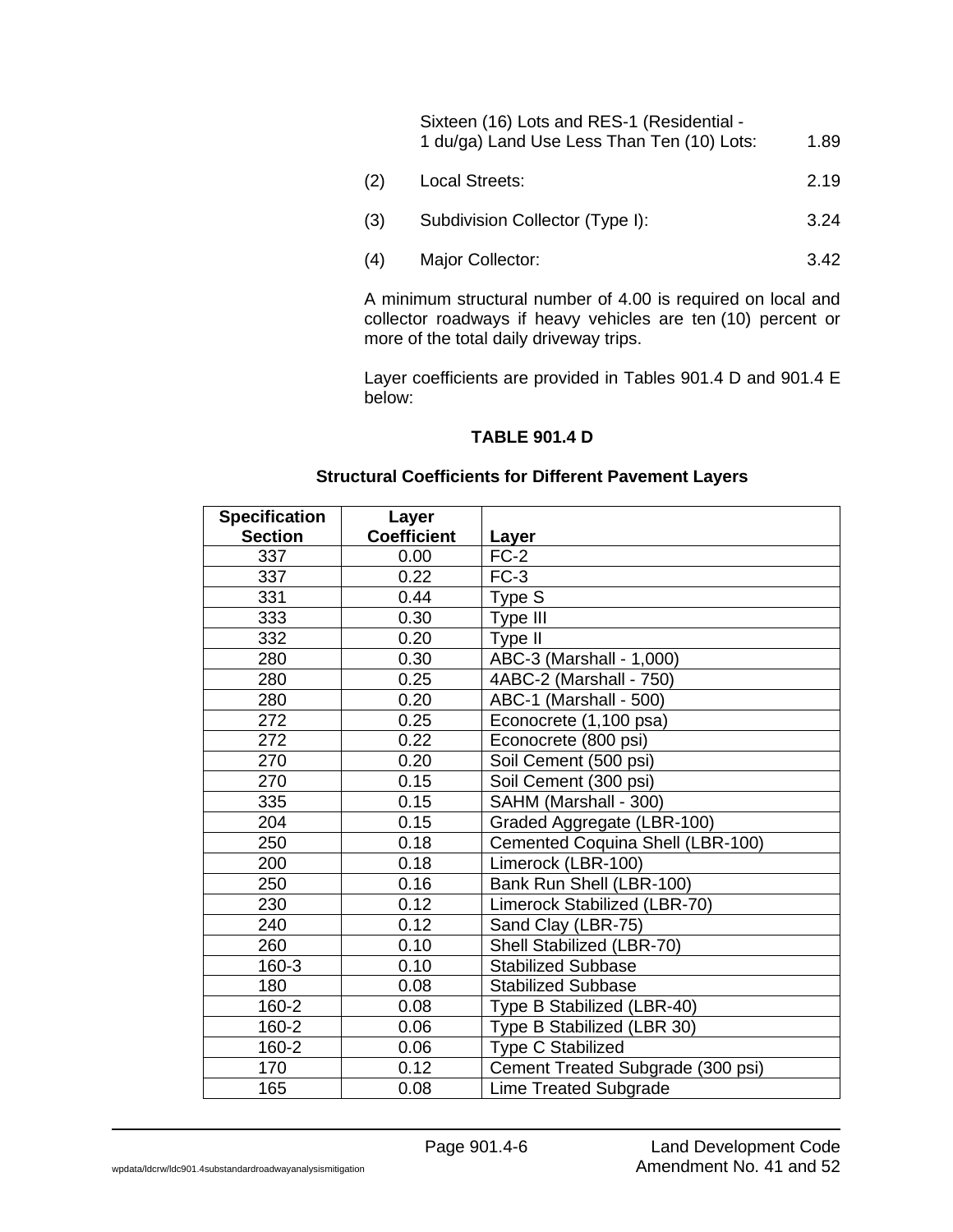| N/A | 0.15 | Crushed Concrete (Reclaimed Concrete |
|-----|------|--------------------------------------|
|     |      | Aggregate Base, LBR 150)             |

### **TABLE 901.4 E**

### **Reduced Structural Coefficients Asphaltic Materials**

|                     | Original      | <b>Pavement Condition</b> |      |      |
|---------------------|---------------|---------------------------|------|------|
| Layer               | <b>Design</b> | Good                      | Fair | Poor |
|                     |               |                           |      |      |
| Type I              | 0.37          | 0.30                      | 0.23 | 0.15 |
| <b>Binder</b>       | 0.30          | 0.25                      | 0.20 | 0.15 |
| <b>SBRM (300 M)</b> | 0.15          | 0.13                      | 0.11 | 0.08 |
| $FC-3$              | 0.22          | 0.17                      | 0.15 | 0.12 |
| Type S              | 0.44          | 0.34                      | 0.25 | 0.15 |
| Type III            | 0.30          | 0.25                      | 0.20 | 0.15 |
| Type II             | 0.20          | 0.17                      | 0.15 | 0.12 |
| ABC-3 (1,000 M)     | 0.30          | 0.25                      | 0.20 | 0.15 |
| ABC-2 (750 M)       | 0.25          | 0.20                      | 0.16 | 0.12 |
| ABC-1 (500 M)       | 0.20          | 0.17                      | 0.14 | 0.10 |
| SAHM (300 M)        | 0.15          | 0.13                      | 0.11 | 0.08 |

NOTE: Reduced structural coefficients for use in the AASHTO Flexible Pavement Design Equation can be obtained from this table for all asphalt layers based on pavement condition. Pavement condition for this table should be based on the surface appearance of the asphalt pavement (cracking, patching, rutting, etc.) and may be supplemented by additional testing. Structural coefficients are not reduced for existing rock base, subbase, or subgrade.

Recommended Criteria:

Good: No cracking, minor rutting/distortion. Fair: Crack Rating = eight (8) or higher, minor rutting/distortion. Poor: Crack Rating = less than eight (8), rutting =  $\frac{3}{6}$  inch or greater.

NOTE: Quarter-panel failures and wheel rutting are considered to be substandard conditions.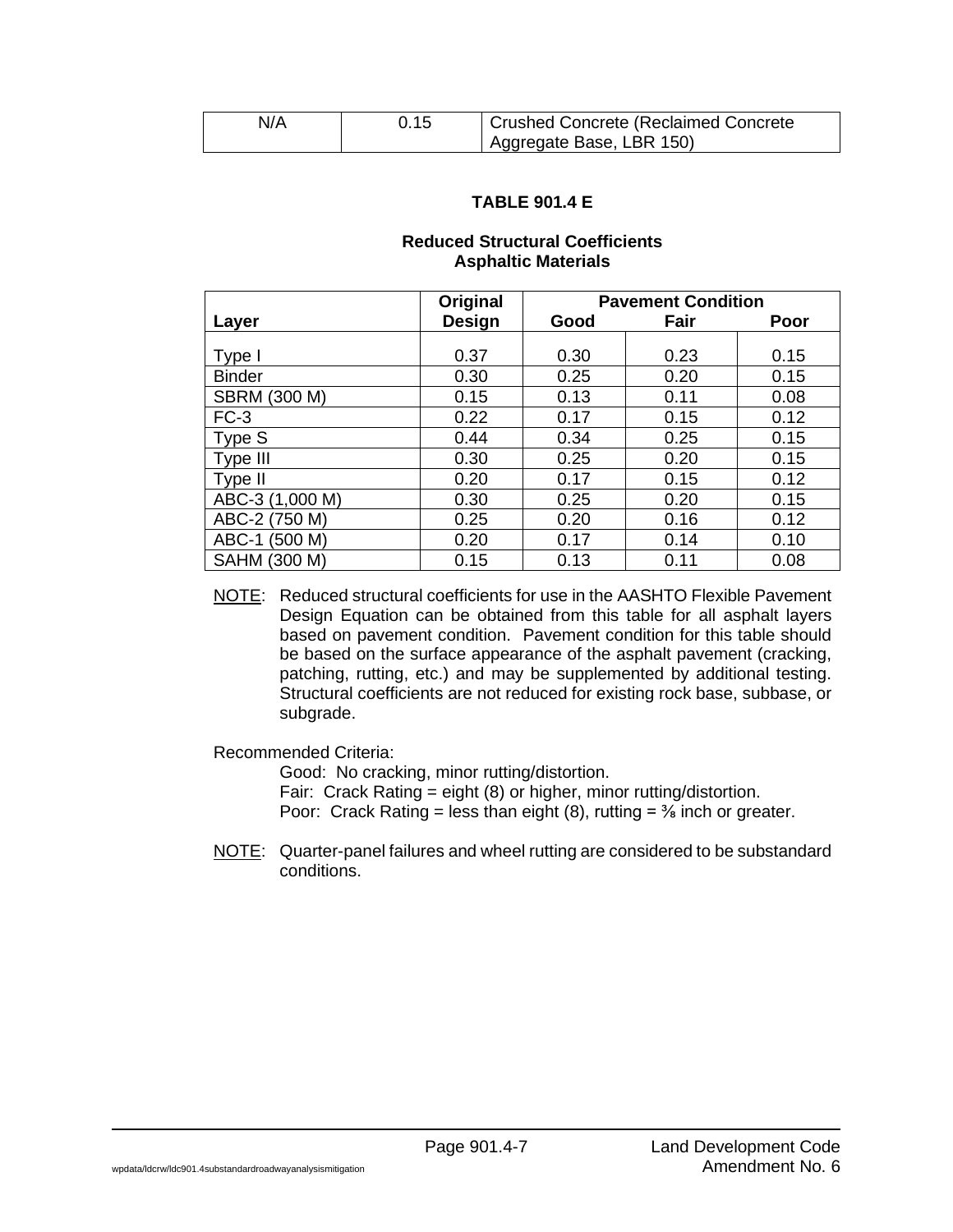Roadway cross slopes shall conform to Table 901.4 F below:

# **TABLE 901.4 F**

### **Roadway Cross Slopes**

| <b>Feature</b>       | <b>Standard</b> | Range           |
|----------------------|-----------------|-----------------|
| <b>Travel Lanes</b>  | 0.02            | $0.02 - 0.041$  |
| <b>Shoulders</b>     | 0.06            | $0.03 - 0.08^2$ |
| <b>Parking Lanes</b> | 0.05            | $0.03 - 0.05$   |

<sup>1</sup> Existing multilane curb and gutter sections originally constructed with a parabolic crown section may be resurfaced using a series of tangents with a cross slope range from 0.015-0.05.

<sup>2</sup> When existing shoulders are to remain, the algebraic difference between the shoulder slope and adjoining roadway pavement slope shall be  $< 0.07$ .

### 4. Flooding

- a. Data Collection: Data collection shall include the compilation of historical flooding locations readily available from the Development Services Branch. The flooding location Geographic Information System map layer titled "Observed Flooding" shall be used to identify flooding areas.
- b. Standards: The standard is no surface ponding upon roadway.
- c. Assessment: The assessment shall include a statement as to whether impacted roadways are within the flood area, a general description of physical constraints that may prevent upgrading the substandard condition to a standard condition, and proposed alternative standards, and a detailed description of the proposed improvements and associated costs.

### 5. Side Slope

- a. Data Collection: The front and back slopes that represent a typical front and back slope of the impacted roads shall be field measured and reported. Extreme variations from the existing typical conditions shall also be reported.
- b. Standards: The maximum front slope shall be one to four (1:4) within the clear zone and one to three (1:3) outside the clear zone. However, front slopes of one to three (1:3) or flatter may remain within the clear zone, but shielding may be required. Front slopes steeper than one to three (1:3) shall be shielded per *FDOT Design Standards*, Index 400, General Notes, as may be amended. Consideration should be given to flattening slopes of one to three (1:3) or steeper at locations where run off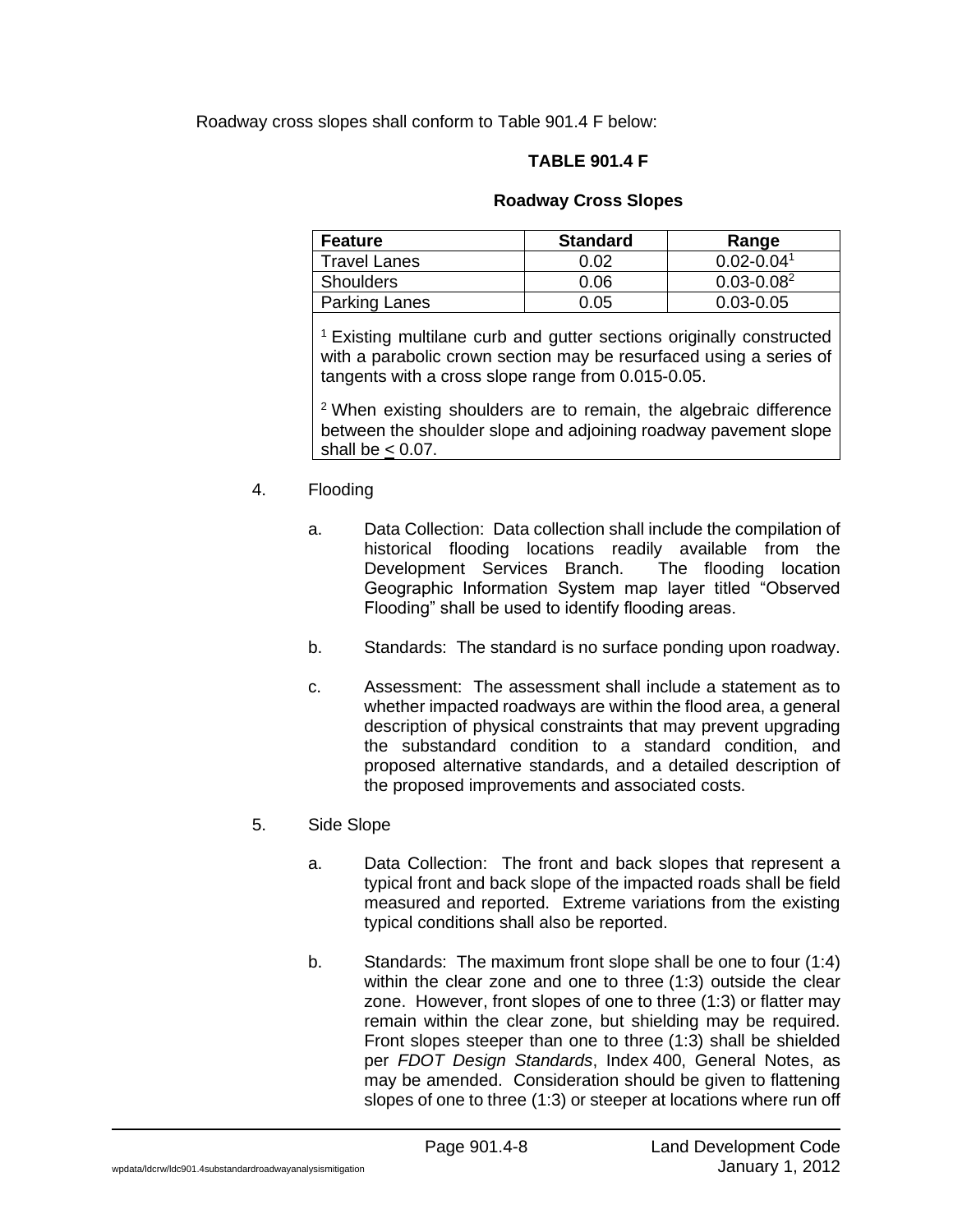the road type crashes are likely to occur; e.g., on the outside of horizontal curves.

The maximum back slope shall be one to three (1:3) in the clear zone. The maximum back slope shall be one to two (1:2) outside the clear zone without shielding.

- c. Assessment: The assessment shall include a statement as to whether the existing conditions meet the standards, a general description of physical constraints that may prevent upgrading the substandard condition to standard and proposed alternative standards, and a detailed description of the proposed improvements and associated costs.
- 6. Clear-Zone Widths
	- a. Data Collection: The clear-zone widths that represent a typical clear-zone width of the impacted roads shall be field-measured and reported. Extreme variations from the existing typical conditions shall also be reported.
	- b. Standards: Minimum clear-zone widths shall be as listed below on Table 901.4 G. The design speed shall mean the posted speed limit.

### **TABLE 901.4 G**

| <b>Design Speed</b><br>(mph) | <b>Travel Lanes and</b><br><b>Multilane Ramps</b> | <b>Auxiliary Lanes and</b><br><b>Single-Lane Ramps</b> |
|------------------------------|---------------------------------------------------|--------------------------------------------------------|
| <45                          |                                                   |                                                        |
| 45*                          | 14                                                |                                                        |
| >45                          |                                                   |                                                        |

### **Clear-Zone Width (Feet)**

General Notes for Table 901.4 G

When relocation is required to meet minimum clear-zone requirements, consideration should be given to providing new construction widths.

Clear-zone widths are for side slopes one to four (1:4) and flatter. For steeper slopes, provide a clear, run-out area at the toe of the fill.

When crash history indicates the need, or where specific site investigation shows definitive crash potential, clear-zone widths shall be adjusted on the outside of horizontal curves with flush shoulders.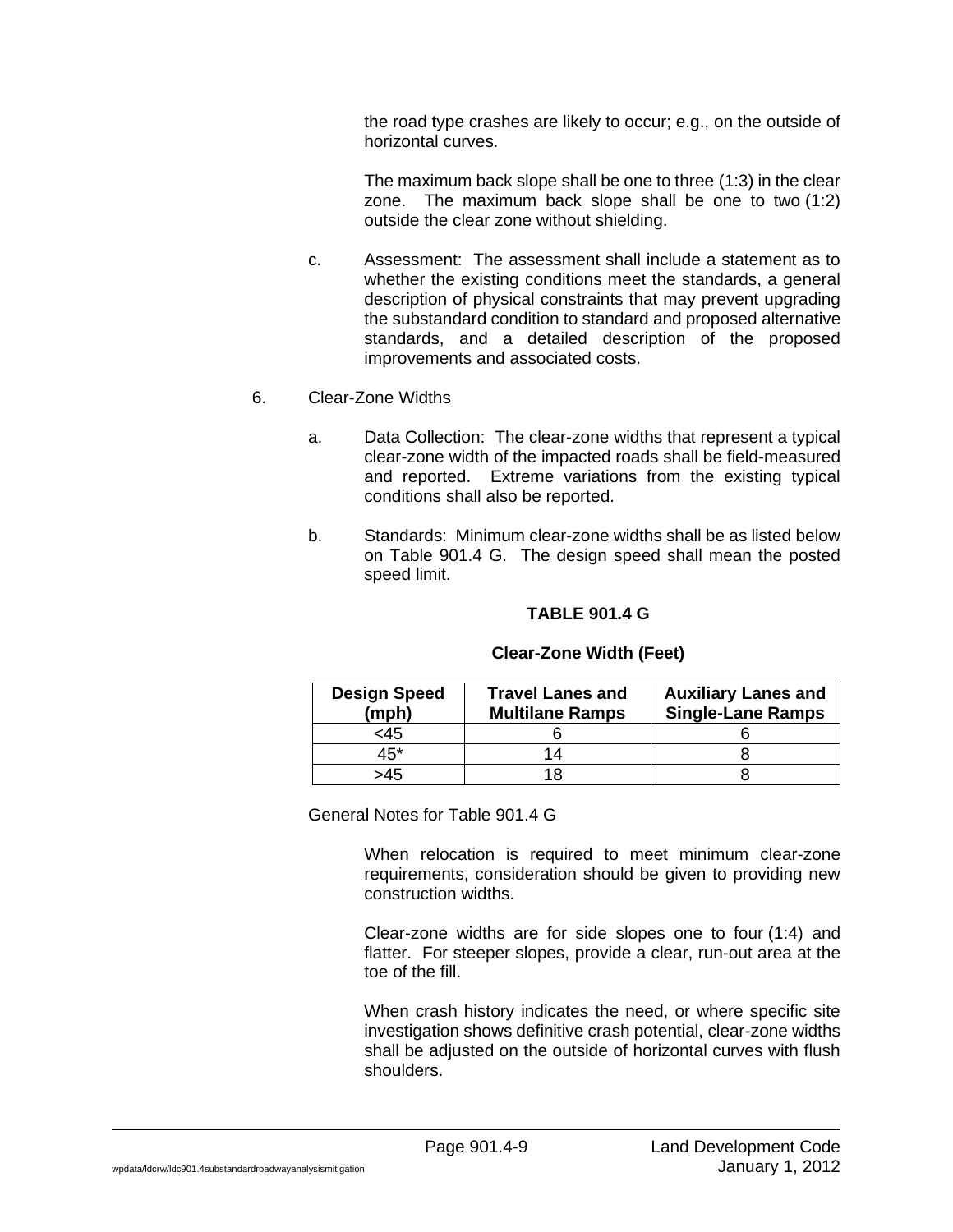Clear-zone width is measured from the edge of the traveled way.

\*May be reduced to < 45-mph widths if conditions more nearly approach those for low speed (40 mph or less).

# **TABLE 901.4 H**

### **Horizontal Clearance for Traffic Control Signs**

| Placement       | Placement shall be in accordance with the FDOT Design Standards.<br>Placement within sidewalks shall be such that an unobstructed sidewalk<br>width of four (4) feet or more (not including the width of the curb) is<br>provided.                                         |
|-----------------|----------------------------------------------------------------------------------------------------------------------------------------------------------------------------------------------------------------------------------------------------------------------------|
| <b>Supports</b> | Supports, except overhead sign supports, shall be frangible or breakaway.<br>When practicable, sign supports should be located behind barriers that are<br>justified for other reasons. Overhead sign supports shall be located outside<br>the clear zone unless shielded. |

# **TABLE 901.4 I**

# **Horizontal Clearance for Light Poles**

| Conventional<br>Lighting | Not in the median, except in conjunction with barriers that are justified for<br>other reasons.                                                                                                                                                                                                                                                                                  |
|--------------------------|----------------------------------------------------------------------------------------------------------------------------------------------------------------------------------------------------------------------------------------------------------------------------------------------------------------------------------------------------------------------------------|
|                          | Rural (Flush Shoulders):<br>Twenty (20) feet from the travel lane and fourteen (14) feet from the<br>auxiliary lane (may be clear-zone width when the clear zone is less than<br>twenty (20) feet).                                                                                                                                                                              |
|                          | Urban (Curb and Gutter):<br>From the right-of-way line to four (4) feet back from the face of the curb<br>(may be 1.5 feet back from the face of the curb when all other alternatives<br>are deemed impractical). Placement within sidewalks shall be such that<br>an unobstructed sidewalk width of four (4) feet or more (not including the<br>width of the curb) is provided. |
| <b>High Mast</b>         |                                                                                                                                                                                                                                                                                                                                                                                  |
| Lighting                 | Outside the clear-zone unless shielded.                                                                                                                                                                                                                                                                                                                                          |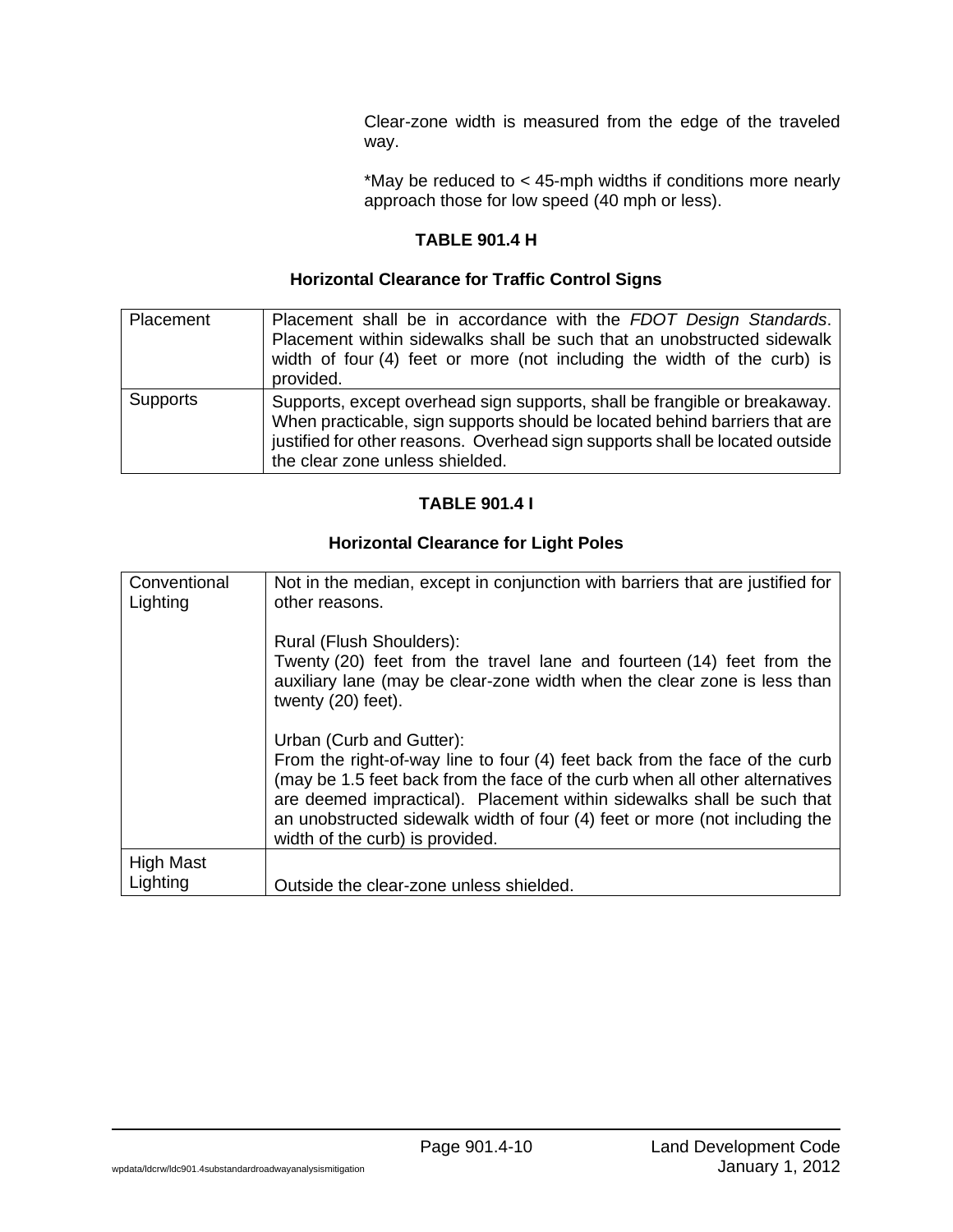## **TABLE 901.4 J**

### **Horizontal Clearance for Utility Installations**

Shall not be located within the limited access right-of-way, except as permitted by the Telecommunications Facilities on Limited Access Rights-of-Way Policy (Topic No. 000-625-025).

Shall not be located in the median.

Flush Shoulders:

Not within the clear zone. Install as close as practical to the right-of-way without aerial encroachments onto private property.

Curb or Curb and Gutter:

At the right-of-way line or as close to the right-of-way line as practical. Must maintain 1.5 feet clear from the face of the curb. Placement within sidewalks shall be such that an unobstructed sidewalk width of four (4) feet or more (not including the width of the curb) is provided.

See the *Utility Accommodation Manual*, Topic No. 710-020-001, for additional information.

# **TABLE 901.4 K**

#### **Horizontal Clearance to Signal Poles and Controller Cabinets for Signals**

Shall not be located in medians.

Flush Shoulders: Outside the clear zone.

Curb or Curb and Gutter:

Four (4) feet from the face of outside curbs and outside the sidewalk. However, when necessary, the signal poles may be located within sidewalks such that an unobstructed sidewalk width of four (4) feet or more (not including the width of the curb) is provided. Also, when site conditions make the four (4) foot clearance impractical, clearance may be reduced to 1.5 feet.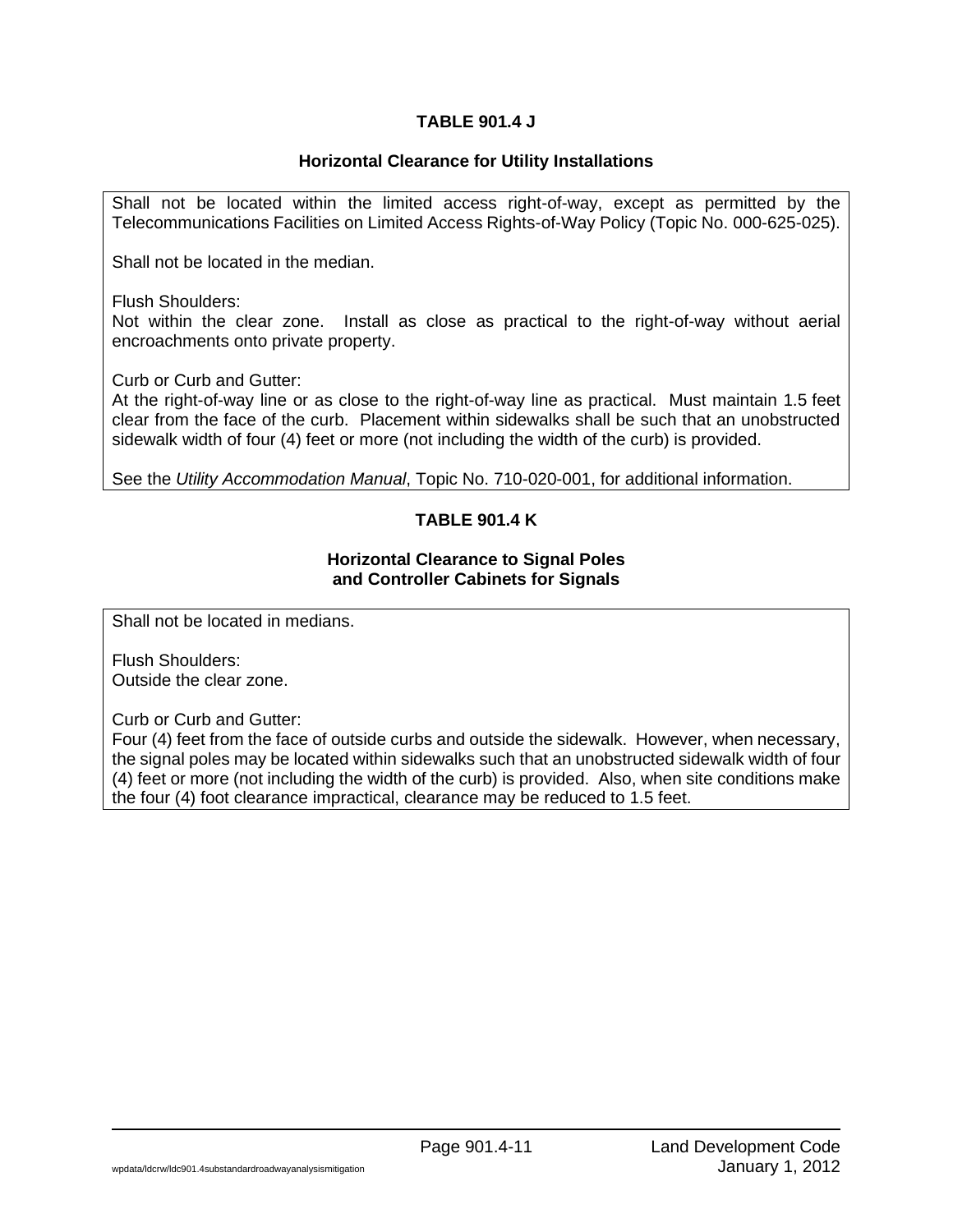# **TABLE 901.4 L**

# **Horizontal Clearance to Trees**

Minimum horizontal clearance for new plantings shall meet new construction criteria.

Minimum horizontal clearance to existing trees where the diameter is or is expected to be greater than four (4) inches when measured six (6) inches above the ground shall be:

Flush Shoulders: Outside the clear zone.

Curb or Curb and Gutter: 1.5 feet from the face of outside curbs. 3.5 feet from the edge of the inside traffic lane where a median curb is present.

# **TABLE 901.4 M**

# **Horizontal Clearance to Bridge Piers and Abutments**

Minimum horizontal clearance to bridge piers and abutments:

Flush Shoulders: Outside the clear zone.

Curb or Curb and Gutter: Sixteen (16) feet from the edge of the travel lane.

# **TABLE 901.4 N**

### **Horizontal Clearance to Railroad Grade Crossing Traffic Control Devices**

Placement shall be in accordance with the design standards.

# **TABLE 901.4 O**

# **Horizontal Clearance to Other Roadside Obstacles**

Minimum horizontal clearance to other roadside obstacles:

Flush Shoulders: Outside the clear zone.

Curb or Curb and Gutter: Four (4) feet back from the face of the curb. May be 1.5 feet back from the face of the curb when all other alternatives are deemed impractical.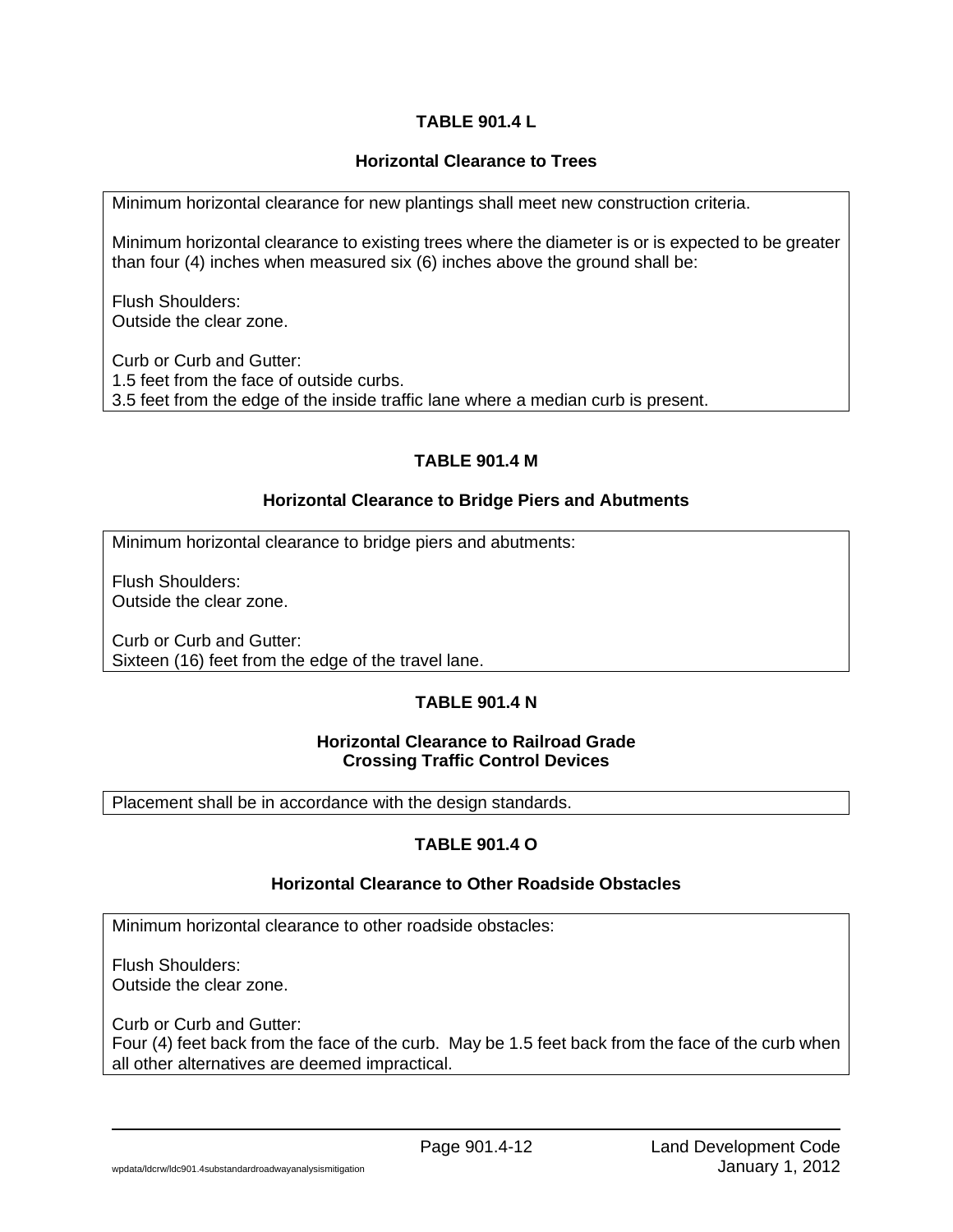- c. Assessment: The assessment shall include a statement as to whether the existing conditions meet the standards, a general description of physical constraints that may prevent upgrading the substandard condition to standard and propose alternative standards, and a detailed description of the proposed improvements and associated costs.
- 7. Railroad Crossing Traffic Control
	- a. Data Collection: Document/inventory existing control devices and other data needed to assess conditions relative to the following issues:
		- (1) Traffic control (presence and advance visibility of signing and markings; need for beacons and gates);
		- (2) Minimum crossing sight distance requirements;
		- (3) Road surface smoothness (vertical alignment); and
		- (4) Road surface width through crossing.
	- b. Standards: As required by the following:
		- (1) Traffic Control: *Manual on Uniform Traffic Control Devices* (MUTCD), Chapter 8; Federal Highway Administration (FHWA) Report FHWA-TS-86-215 or current edition; and Florida Department of Transportation (FDOT*) Design Standards*, Indices 17881 and 17882, as may be amended.
		- (2) Sight Distance at Passive Crossing: *AASHTO Green Book*, Case 1, latest edition; and *FDOT Manual of Uniform Minimum Standards for Design, Construction, and Maintenance for Streets and Highways*, latest edition.
		- (3) Road Surface Smoothness and Width Through Crossing: *FDOT Plans Preparation Manual*, Volume 1, Chapter 6, as amended; and *FDOT Design Standards*, Indices 560, 17881, and 17882, as may be amended.
	- c. Assessment: Compare existing conditions with the requirements of the MUTCD and FDOT standards, and undertake analysis to determine the need for improvements. If improvements are needed, consult with the FDOT and CSX Railroad Company for agreement or disagreement and recommend appropriate improvements.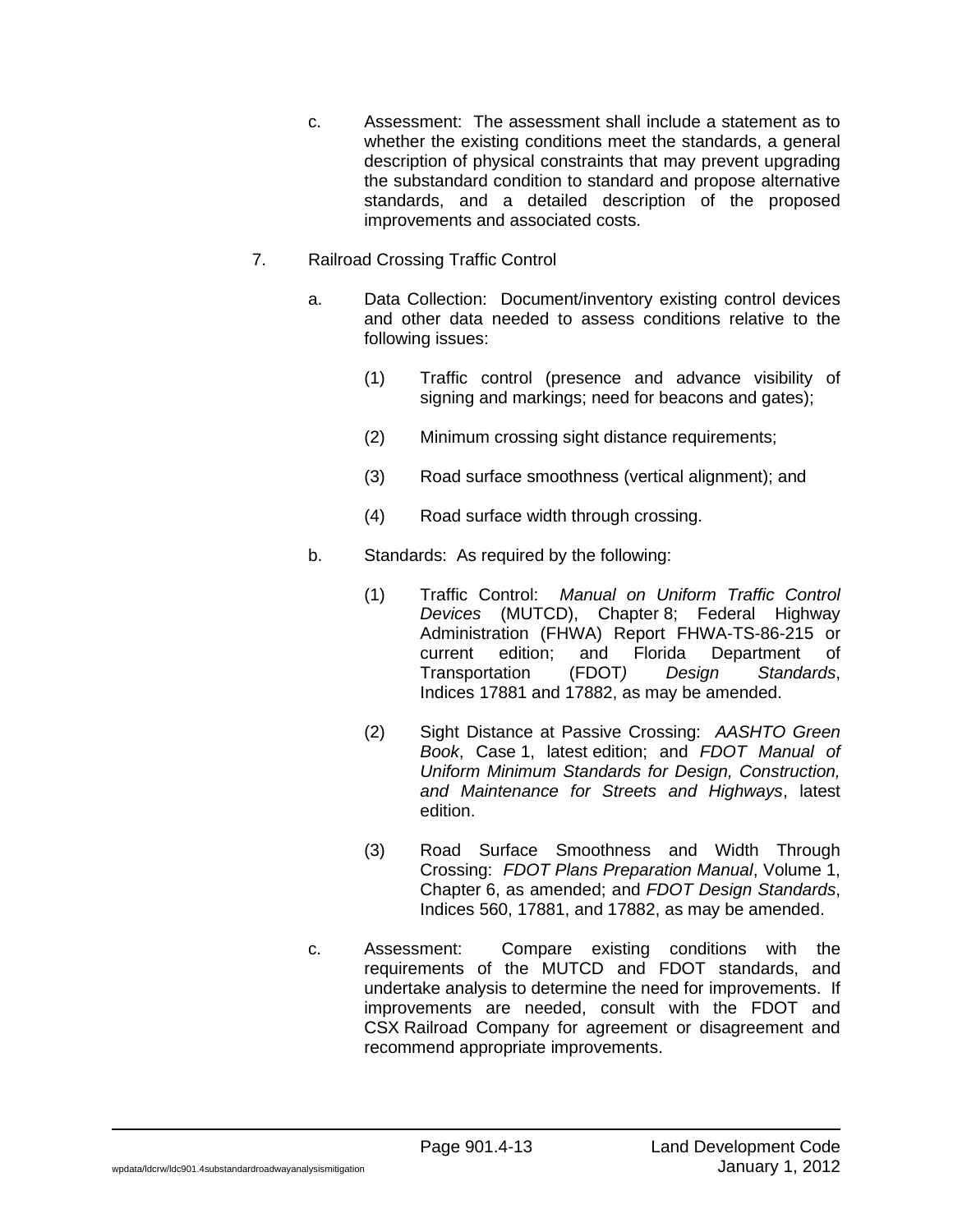8. Cost Estimate: The applicant shall prepare an estimate of the cost to cure the substandard conditions, and the County's Development Services Branch shall be the agency to review and accept the cost estimate. The Development Services Branch may develop and maintain average unit costs for estimating the costs of upgrading substandard roads.

## F. Mitigation

If applicable under Section 901.4.B and not otherwise exempt under Section 901.4.C, the following mitigation requirements shall apply:

- 1. For Projects that have impact to collector roadways
	- a. The required mitigation for substandard roads shall be the payment of the development's fair share of the cost of designing, constructing, and acquiring right-of-way for all the improvements needed to achieve the applicable minimum roadway design and maintenance standards. The fair share shall be calculated in accordance with the following equation:

Developer Share = Daily Development Trips/(Existing AADT + Daily Development Trips).

- 2. For Projects that have an impact to local roadways:
	- a. Developments impacting less than or equal to 100 daily trips (Substandard Road Subthreshold Developments) shall be required to pay a substandard road fair-share payment, calculated by the County, or, at the applicant's option, calculated by the applicant and approved by County . Any Substandard Road Subthreshold Development that disagrees with the cost estimate for correcting substandard conditions prepared by the County, or the calculation of the fair-share payment as determined by the County, shall have the right to prepare a cost estimate in accordance with the requirements set forth in this section, which shall be approved by the County. For the purposes of this subsection, the term "development" shall be defined as a "project" pursuant to the definition in Appendix "A".
	- b. The required mitigation for substandard County-maintained roads, where the proposed development has an impact of more than 100 daily trips and exceeds the maximum entitlements of the existing zoning or land use (whichever is more restrictive), shall be the design, construction, and right-of-way donation/acquisition for all the improvements needed to achieve the applicable minimum roadway design and maintenance standards.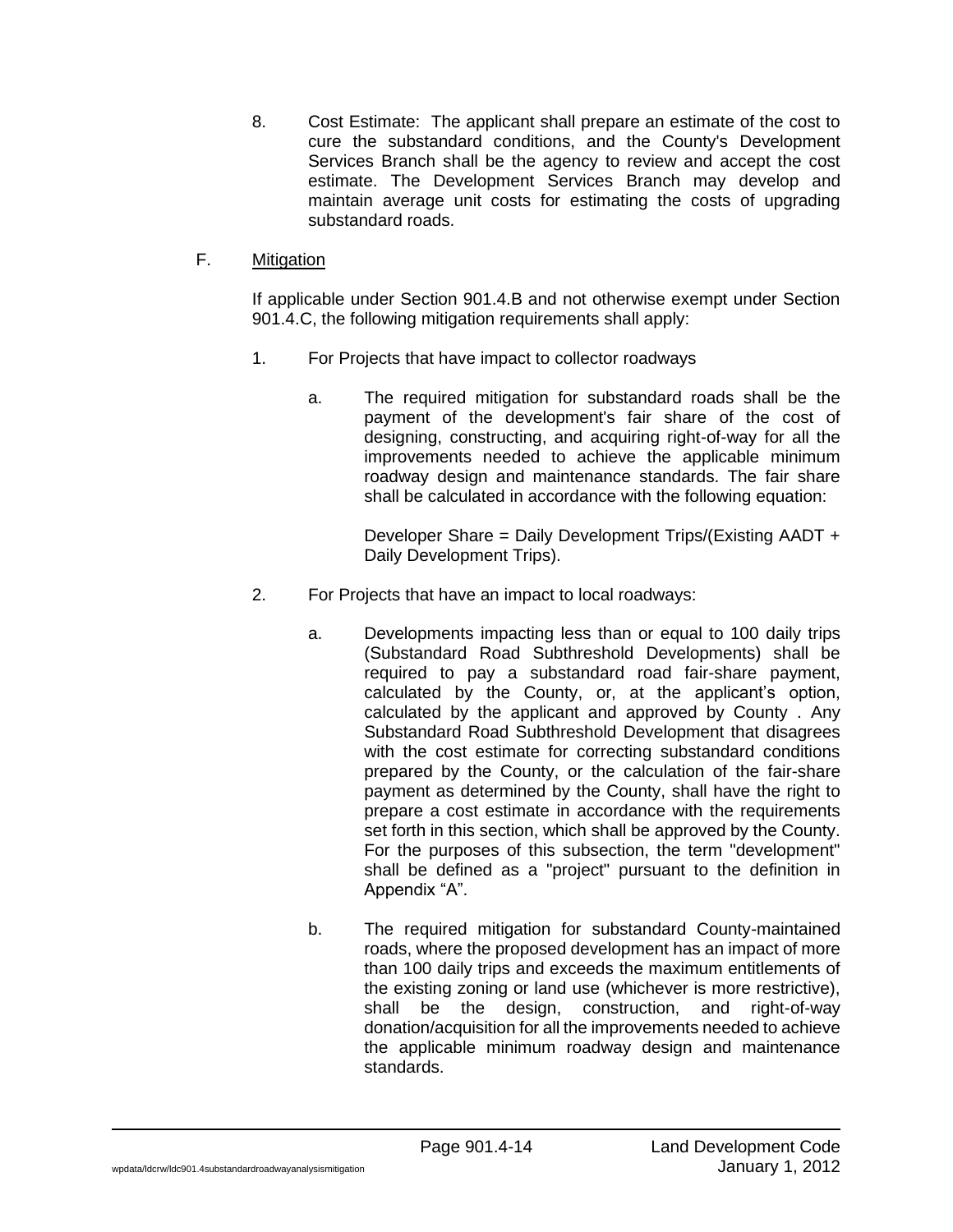c. The required mitigation for substandard County-maintained roads, where the proposed development has an impact of more than 100 daily trips and does not exceed the maximum entitlements of the existing zoning or land use (whichever is more restrictive), shall be the payment of the development's fair share of the cost of designing, constructing, and acquiring rightof-way for all the improvements needed to achieve the applicable minimum roadway design and maintenance standards. The fair share shall be calculated in accordance with the following equation:

Developer Share = Daily Development Trips/(Existing AADT + Daily Development Trips).

3. For projects impacting more than 100 daily trips to a non-County maintained roadway segment, the mitigation shall be the design, construction, and right-of-way donation/acquisition for all the improvements needed to achieve the applicable minimum roadway design and maintenance standards.

Any substandard road fair-share payment collected by the County shall be budgeted separately and shall be utilized only to correct substandard conditions on one (1) or more of the roads which formed the basis of the fair-share calculation or on other substandard roads which will benefit the fee payer. Such payment shall be credited against any future paving assessment that includes the project and the substandard road(s) which were the basis of the fair-share payment. If the payment has not been budgeted for one of the foregoing substandard roads within 15 years of the date the payment was made, a refund may be requested in accordance with Section 1302.1.H.

G. Relief

The County Administrator or Designee, is authorized to grant deviations from the requirements of Section 901.4.D, 901.4.E, or 901.4.F pursuant to Section 303.6.C or 407.5, as applicable. Relief from the remaining provisions of this section may only be granted by the Board of County Commissioners in accordance with Section 407.4 or the Planning Commission in accordance with Section 407.5.